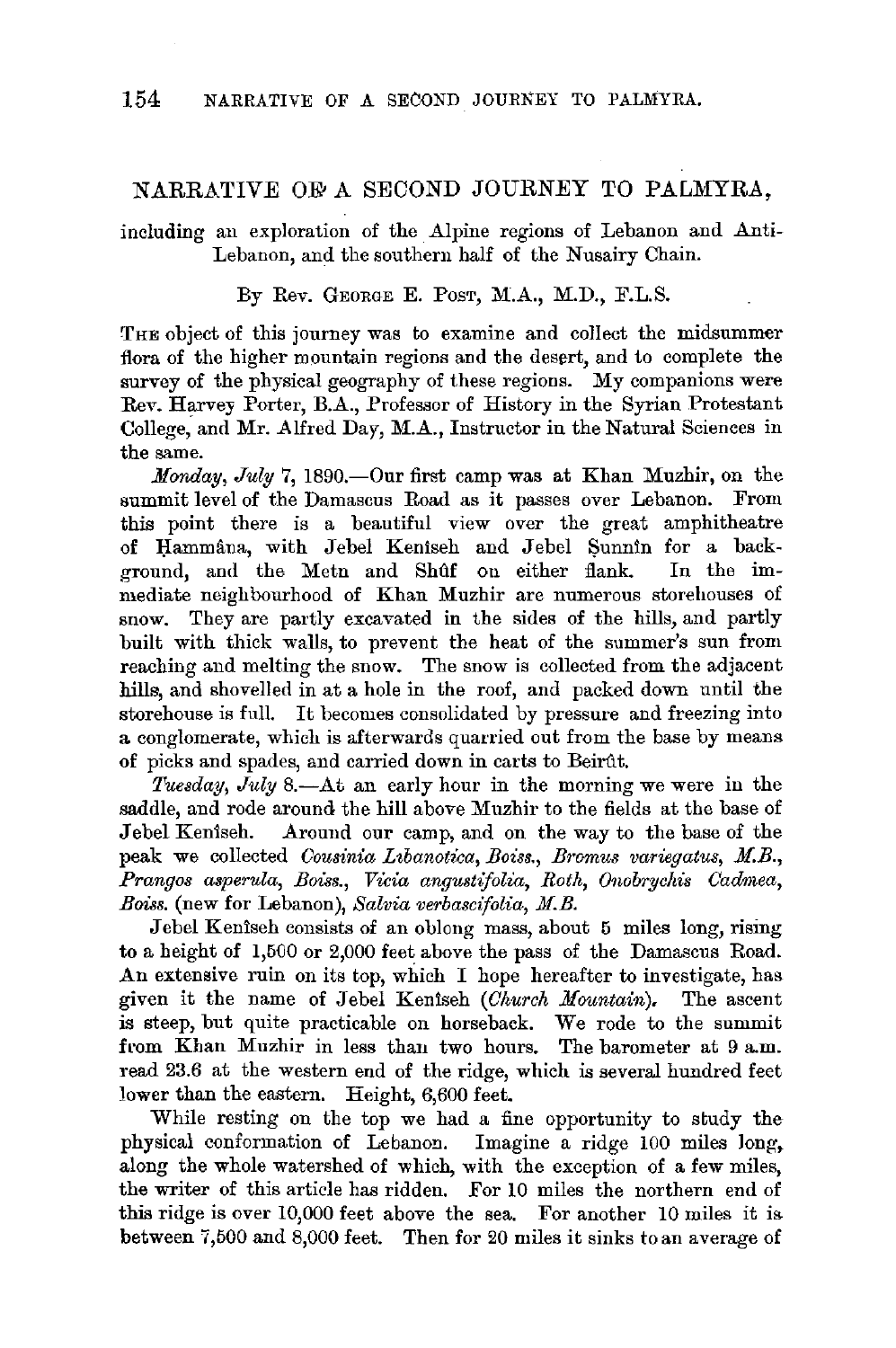from 6,500 to 7,000 feet. Then it rises in the grand truncated cone of .Jebel Sunnin to over 8,500 feet. Again it sinks to the plateau between Sunnin and Keniseh, to about 6,000 feet. The highest peak of Keniseh rises again to nearly 7,000 feet. Then comes the pass of the Damascus Road at Khan Muzhir 5,022 feet. Then the ridge of Jebel Barftk and .Jebel Niha, over 40 miles long, about 6,500 feet, the latter ending in the picturesque Twins (Tomat Niha). Finally Jebel Rihân, which sinks gradually to the level of the plateau of Merj 'Ayûn. Jebel Keniseh and .Jebel Sunnin, at the centre of the chain, although not the highest, are, from their isolation, far the most imposing peaks.

From the main chain a series of spurs runs a more or less westerly course for from 15 to 25 miles to the maritime plain, or in some cases to the sea itself. These spurs form four magnificent amphitheatres of mountains-that of Sir, of Besherri, of Afqa, and of Hammana-and a multitude of deep, often exceedingly wild, gorges, into which torrents leap from the heights, and rush in mad career to the sea.

As the strata of the flanks of these gorges dip slightly toward the sea, the water stored in the reservoirs of the main ridge finds its way in rocky channels along them, and breaks out at various levels into perennial fountains. By every considerable fountain is a village, often clinging to the almost perpendicular rocks, the roof of one house forming a terrace for the one above. Almost the whole population of Lebanon, about 200,000 souls, is found on these spurs, and in the valleys between them.

The watershed of the chain is near its eastern border, and thence the mountain descends steeply, in some places precipitously, to the valley of Cœlesyria. Where there are spurs they are short and rugged, and the ravines carry only winter torrents. There is, however, a wooded plateau half way from the Zohr-el-Qodib to the Buqa', which encloses between it and the main ridge, the lonely valley of 'Ain-Ata, and the only two lakes of Lebanon, those of Yamûni and Zeinîyeh. The valley of Zahleh is the only one which at all resembles .those of the western slopes of Lebanon. There are few fountains on this face of the range, and very few villages, except at or near its base.

At the top of the range of Zohr-el-Qodib, and the succeeding ranges as far as Keniseh, are immense numbers of funnel-like depressions, in which the snow lodges in winter, and from the bottom of which the water trickles into the great reservoirs in the heart of the range. The fertility of Syria depends on the wonderful provision thus made for collecting and storing snow, to be gradually melted and distributed in the fountains even of far distant parts of the land.

On our way up Keniseh we noted *Berberis Cretica, L., Hypericum helianthemoides, Boiss., Cerasus prostata, Koch. Prunus ursina, Ky., Cotone*aster nummularia, F. and M., Sedum album, L., Astragalus deinacanthus, Boiss., A. cruentiflorus, Boiss., *Eryngium Billardieri, Lar., Asperula brevi* $f_{\text{0}}$ *flora, Boiss., Centranthus elatus, Boiss., Morina Persica, L., Chamaepeuce Alpini, J. et Sp. Scorzonera (sp. near Makmeliana, Boiss.), Gundeli,a Tournefortii, L. Cousinia Libanotica, Boiss., Centaurea Jberica, Podanthum*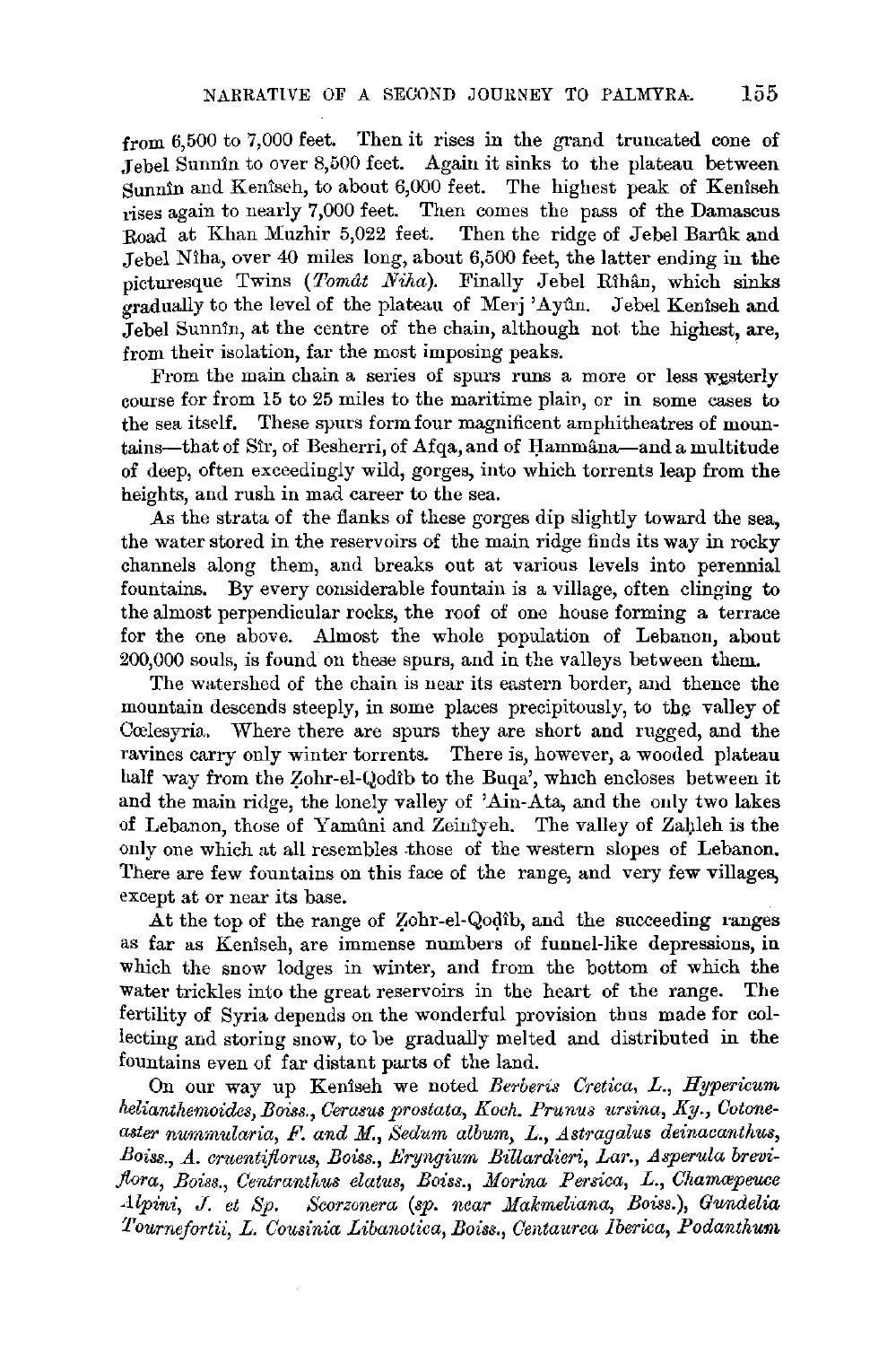*lanceolatum, Labill., Acantholimon Libanoticum, Boi'ss., Vinca Libanotica, Boiss., Phlomis brevilabris, Boiss., Stachys Oretica, Sibth. et Sm., Teucriurn Polium, L., Daphne Olavides, Bromus variegatus, M.B., Melica ciliata, L., var. Nebrodensis, Boiss.* 

From Jebel Keniseh we crossed to Jebel Barûk by the pass over which the Damascus road winds. Just beyond the pass we came upon a cool spring, 'Ain-el-Beida, by the side of which we took our lunch. While we were thus occupied several woodmen, with donkey loads of brush, passed us. They had been cutting in the scrub, which goes by the name of forest, on the eastern flank of Jebel Barûk. Near this fountain we found *Phlomis rigida, Labill.* (new for this region), and *Stachys Libanotica, Boiss.* 

From 'Ain-el-Beida we zigzagged up to the top of the ridge of Jebel Bartlk. Nothing could be more exhilarating than to ride a good horse along the ridge, 6,500 feet above the sea, for the most part over a hard gravel or shingle, with the mountain range unfolding before us, and to the east and west a panorama of magnificent proportions, changing with every point of view. The ridge is so narrow that in many places we could look down to its base on *botp* sides. To the west, 2,500 feet below us, were the picturesque villages of 'Ain Zehaltah, Barûk, and Mukhtarah, and beyond them range after range of mountains, dotted all over with villages nestling among their mulberry orchards, and far away the dun-coloured sandhills of the coast, and the blue waters of the Mediterranean. To the east was the beautiful plain of the Buqa', chequered with green patches of maize and sorghum, and the rich umber-coloured soil between, with Anti-Lebanon and Hermon for a background.

Every mile or two we came upon a grassy meadow, from which a snowdrift had lately melted, leaving a tuft of the dwarf *Phleum pratense, L. var. nodosum, Bo1'ss., Lotus corniculatus, L., var. alpinus, Boiss.,* (a lovely species with flowers variegated with yellow, orange, and crimson), and *Veronica Orientalis, Mill.* In one of them we found a quantity of the Lebanon Alpine Rose, *Rosa glutinosa, Fl. G'r.* (a species with pink flowers an inch broad, and deep crimson fruits), *Ranunculus Schweinfurthii, Boiss.,*  and the dwarf cherry *Cerasus prostrata, Labill.* (a whole tree of which is but six inches to a foot in diameter,and from two inches to six in height). In another, in which was an inundated meadow, but lately dried, we found *Barbarea minor, C. Koch, Podanthum lanceolatum, Labill,, Melica ciliata, L., var. Nebrodcnsis, Boiss., and Thlaspi sp.* In still another we found *Astralagus emarginatus, Labill.* (so well figured in Labillardiere's work a century ago), A. pinetorum, Boiss. (new for this part of Lebanonwe found it a month later at the Cedars), *A. coluteocarpus, Willd., and Evax Anatolica, Boiss. et Held.* 

On the Qal'at-el-Bizzeh, a mamillary projection plainly visible from Beirtlt, and the most prominent peak of this part of the mountain, we found *Nepeta Cilicica, Boiss.,* and *Atraphaxis Billardieri,* J. *et Sp.* On a rocky peak, growing in a cleft, we found a small tree of *Rhus Coriaria, L.*  Among the rocks everywhere *Pimpinella Tragium, Vill., var. depauperatum,*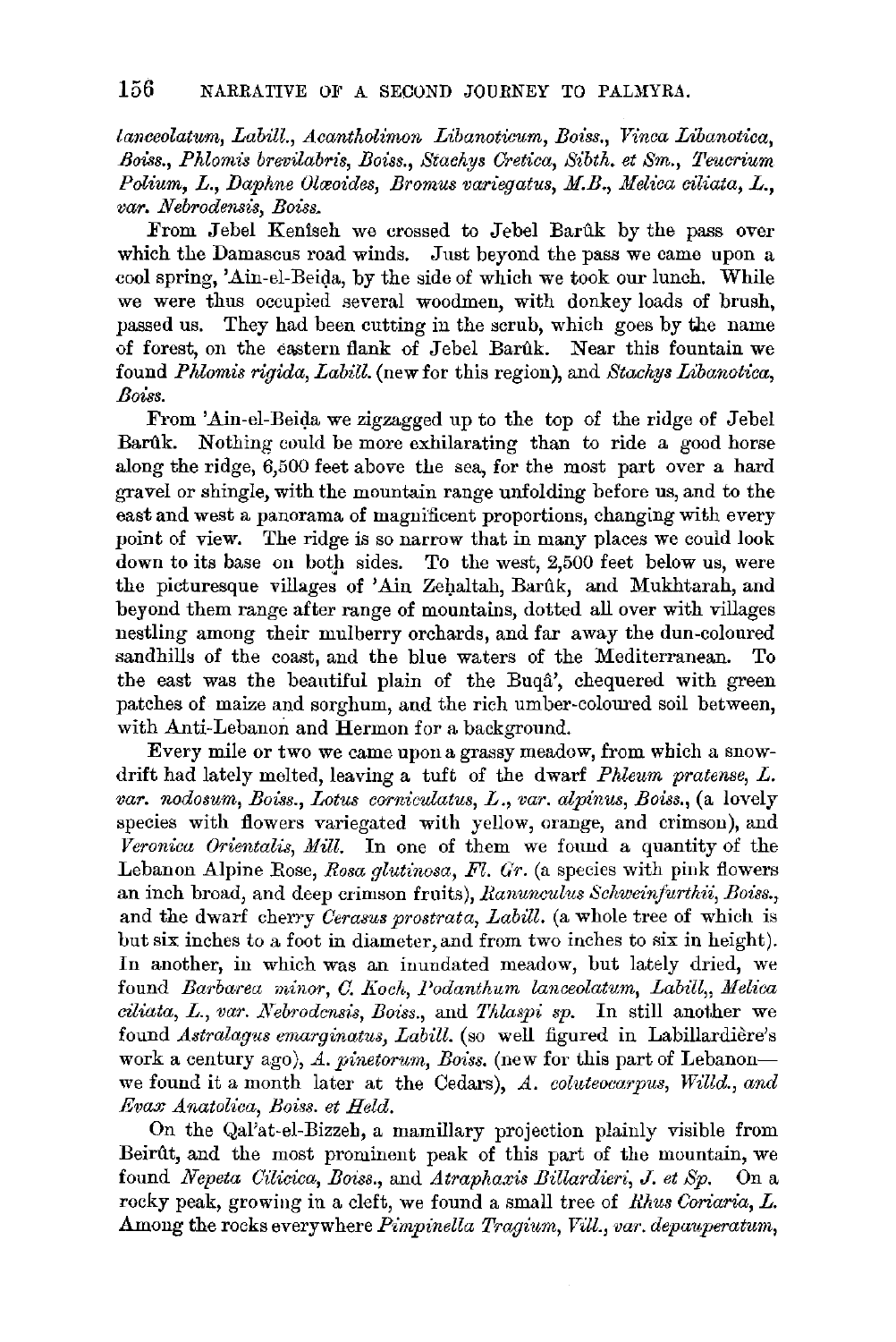Boiss., Pyrethrum tenuilobum, Boiss., Achillaa odorata, Koch, Zizyphora *clinopodoides, M.B.* Less abundant was *Leontodon asperrimum, Willd.*, *Scorzonera Makmeliana, Boiss., Scutellaria fruticosa, Desf., Ballota saxatilis, Sieb., Pklomis brevilabris, Ehr.* 

We rode on for four hours on this breezy mountain top, breathing the invigorating air, feasting our eyes on the wonderful prospect, and filling our portfolios with rare and beautiful plants. As sunset drew near we made a somewhat breakneck descent of  $2,000$  feet down the shingly side of the mountain to where our tent was pitched for the night by the copious, almost ice-cold, fountain of Neba' Barûk. The fountain is a considerable brook, welling up through the gravel. It is the source of the Awwali river, which empties into the sea north of Sidon. The the Awwali river, which empties into the sea north of Sidon. ground under our tent turned out to be a large ants' nest. As it was too late and inconvenient to change the position of the tent, we tried pouring hot water into the ant-holes, with little effect, however. After sunset they disappeared, and the next day we were away before they began their morning's work.

*Wednesday, July* 9.-We rode from Neba' Barftk straight up the mountain side to the Cedars. These trees, although far smaller and less picturesquely situated than those of Basherri, are much more numerous, extending for several miles along the side of the mountain towards el-Ma'asir. The largest of them measured 27 feet in circumference just above the ground. We lay down for a few minutes under the shade to rest ourselves and our horses, and then pressed on through the grove to the bare top. Among the shingle near the top we found *Draba vesicaria, Desv.,and D. oxycarpa, Boiss.,* and on a rocky hillside *Tragopogon buphtalmoides, Boiss., var. humile, Boiss.* 

The highest point of the ridge is flat, and paved with slabs of grey limestone. The barometer at 10 a.m. read 23.68 ; height, 6,500 feet. During this morning's ride we came across few of the green alps which had so charmed us on the previous day. Most of our way was over shingly rolling hills. Between the Barûk mountain and that of el-Ma'âsir is a depression several hundred feet deep. Halfway down the hill I encountered *Convolvidus Libanoticus, Boiss.* The ascent on the opposite side of the pass brought us to the top of Jebel-el-Ma'asir, where the barometer read 23·6 ; height, 6,590 feet. A little farther on, among the shingle, we found *Dianthus Haussknechtii, Boiss.* (a wanderer from the alpine peaks of central Asia Minor, a small, white-flowered species with needle-like leaves), also a delicate species of *Allium,* perhaps *panioulatum.* 

After eight hours' riding along this ridge, and exploring every part of its summit, we made our way obliquely down the eastern flank of the mountain to 'Aitanith, where we had directed our muleteers to pitch for the night. 'Aitanîth is one of a range of flourishing villages, situated a few hundred feet above the Ccelesyria plain, where the air is free from the malarial taint of the lands along the Leontes.

*Thursday, July* 10.-After a refreshing night's sleep we made an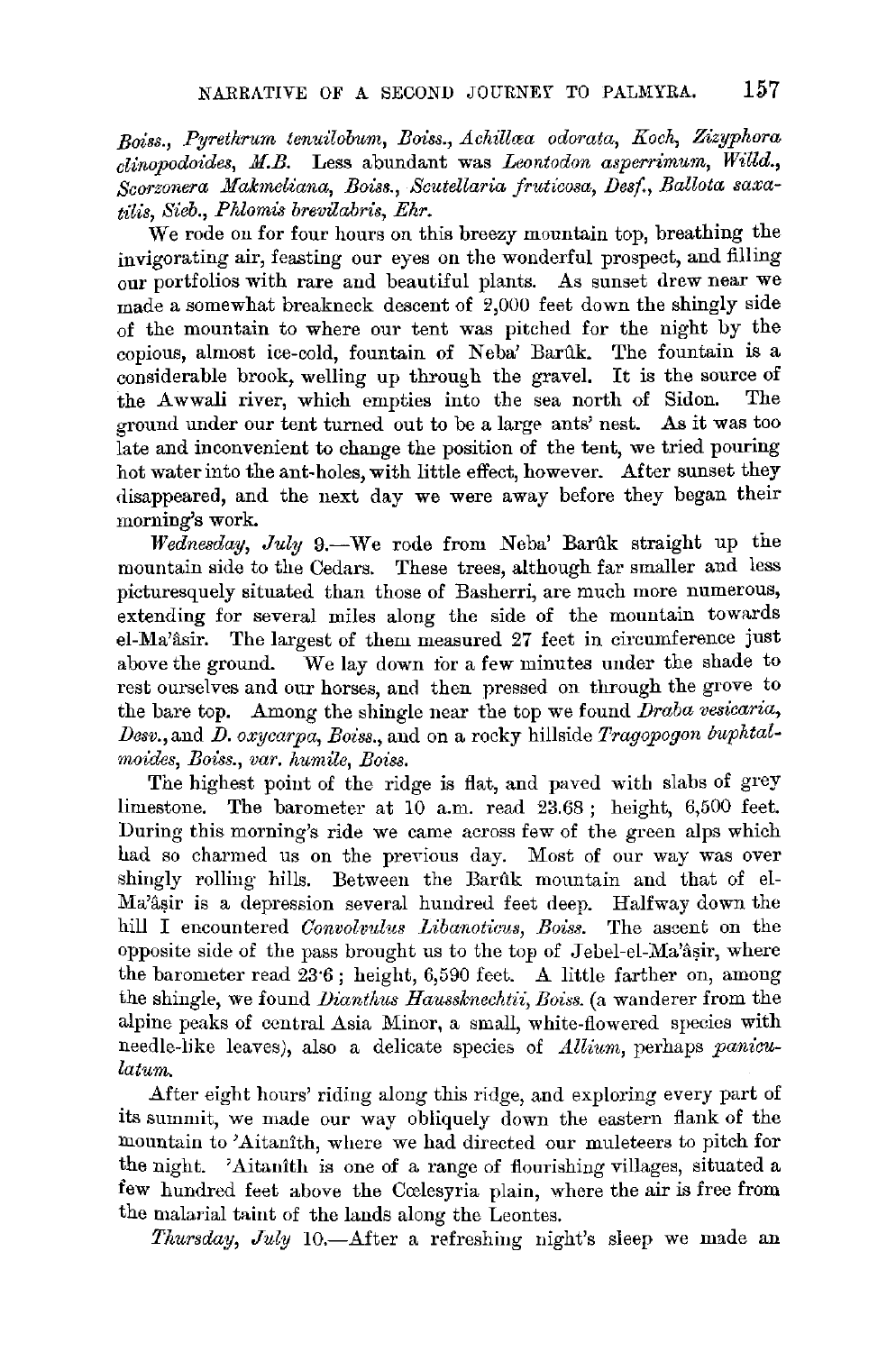## 158 NARRATIVE OF A SECOND JOURNEY TO PALMYRA.

early start for Hasbeyah, by way of the Natural Bridge called *Jisr-el-Kuwwah*, and thence over the Jebel-ez-Zohr. The road out of the village of 'Aitanith is as bad as it well could be. It consists of a dyke of loose stones thrown out from the gardens. The horses' hoofs sink in them to the fetlock joints at every step, and the motion is equally painful to the rider and to his animal.

On the plain we met with *Falcaria Rivini, Host.,* and *Centaurea onopordifolia, Boiss.* ·We passed some rock-hewn tombs near a small village.

The Jisr-el-Kuwwah is a couple of hours south of Jisr-el-Qur'aun. It is a dyke of limestone rock a few feet broad across the canyon of



The tunnel through which the Litani flows under the dyke.

 $L$ itini, under which the river has forced its way, and flows out of a cave. like opening. It is not by any means as impressive as the natural bridge near Nahr-el-Lebben. The dyke is not more than 80 feet high, and the opening under it not more than 6 or 8 feet broad and high. The canyon resembles that of the Visp above Stalden, being a deep, narrow channel with perpendicular or overhanging walls, at the bottom of a much broader valley with usually sloping walls several hundred feet in height, scooped out of the tableland of Cœlesyria. Barometer at  $10\frac{3}{4}$  a.m.,  $27.33$ ; height, 2,400 feet.

Hanging to the face of the rocks were fine specimens of *.Alyssum*  argenteum, Wittm., and by the water large quantities of Maiden's Hair.

We had heard much at 'Aitanith of a Mutawali highway robber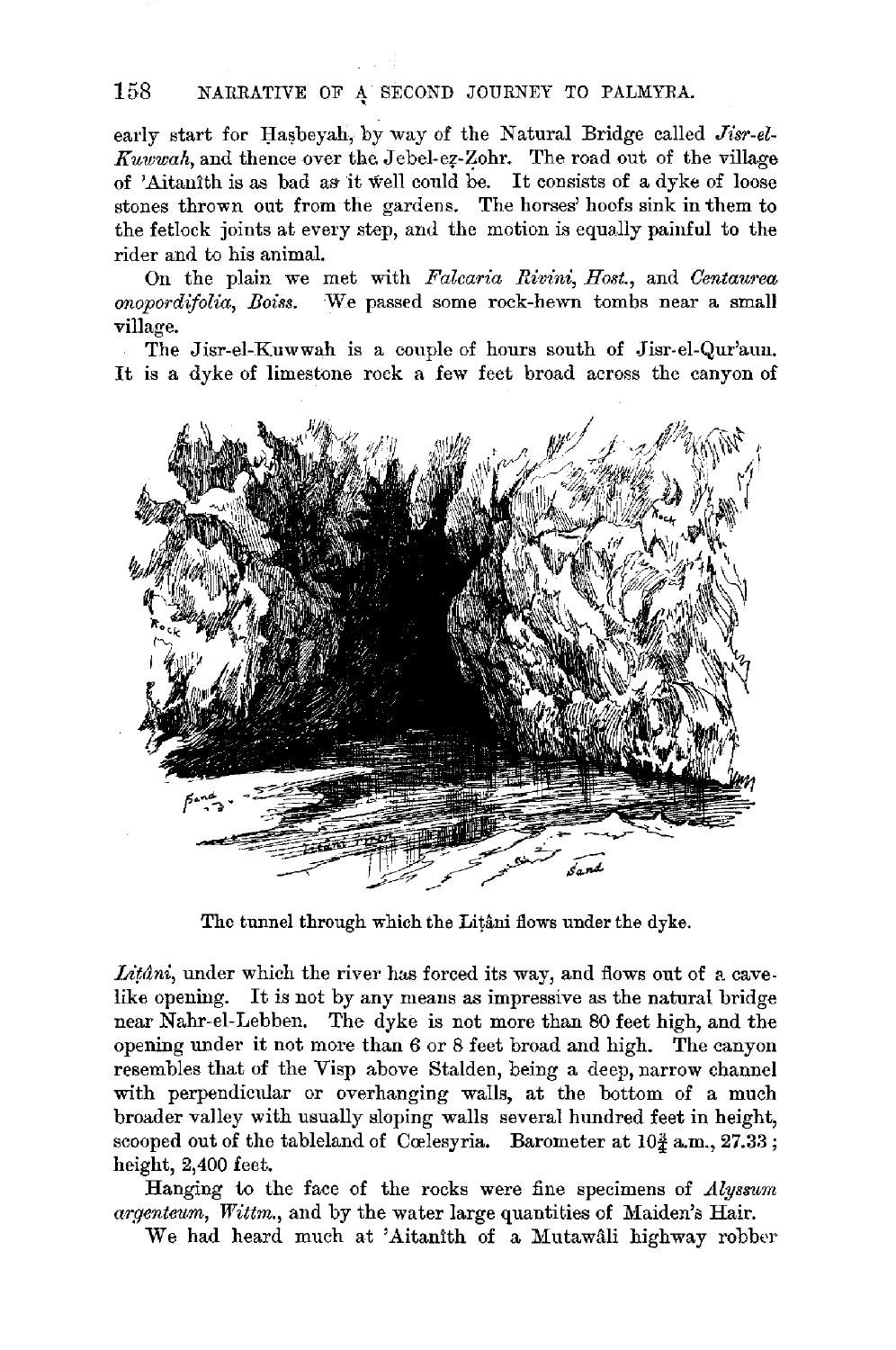named Dtb, who had committed unheard of atrocities. According to some he had made away with a flock of sheep, ruthlessly murdering the shepherds. According to others he had waylaid and robbed many persons, and was by no means particular about sparing the lives of his victims. We could not obtain accurate information of the whereabouts of the redoubtable Robin Hood, as he naturally would not issue bulletins that might assist in his capture. But it was generally thought that he lay in wait somewhere between this bridge and Hasbeyah. As we approached the bridge we kept asking those we met whether they had any news of him. The accounts gradually grew less and less formidable. The flock of sheep became a few lambs; the murdered men had only suffered from flesh wounds. The property stolen was hardly worth carrying away. The shepherd who acted as our guide at the Natural Bridge brought the outrages down to the theft of a single lamb, and he could not tell us when or where that one had been stolen. Although we kept a bright look-out all the way up from the bridge to the tableland above, we saw no robber and experienced no alarm;

After a bath in the Litâni, and taking a photograph of the bridge and the cavern, we wound up the steep ascent to the neighbourhood of the Mutawali village of Yahmur, and lunched under a wild pear-tree just outside the threshing floors.

We then rode through the fields, up a valley, into the heart of the Jebel-ez-Zohr, a long, chalky ridge which separates Cœlesyria from the Hashâni valley. In my botanical journeys through Syria I ignore as much as possible the regular roads, and ride through forests, over mountains, and into ravines, by any path which goats can traverse. Nature loves to conceal her beauties and reward her votaries by treasures not to be found. along the beaten tracks of travel. Pursuant to this plan we rode through the wheat fields, and when half way up the retired valley came suddenly on horses picketed in the bushes, and a party of men lying in the shade. Remembering the story of Dib, we were at once on the *qui' vive,* but we soon found that they were a party of harvesters, whom we saluted, and then passed on to the top of the Jebel-ez-Zohr, the height of which we unfortunately neglected to take. From this commanding eminence is obtained the grandest of all the views of Mount Hermon. It rises to a height of 7,400 feet above the Hasbâni valley, and every detail of its conformation can be studied at a distance which seems, in certain states of the atmosphere, not more than a mile or two. We sat down under a bush on the edge of a rock, and sipped our afternoon tea while overlooking this magnificent view. It was with considerable reluctance that we commenced our *degringolade* from this eyrie into the Hasbâni valley.

We arrived in Hasbeyah at 5 o'clock in the afternoon. To our chagrin we found that our muleteers had pitched by the Christian cemetery, instead of on the Midân, as we had intended. On our arrival we called on the chief of the Druzes, Salim Bek, to inquire into the state of Haurân, which we had intended to include in our journey. He strongly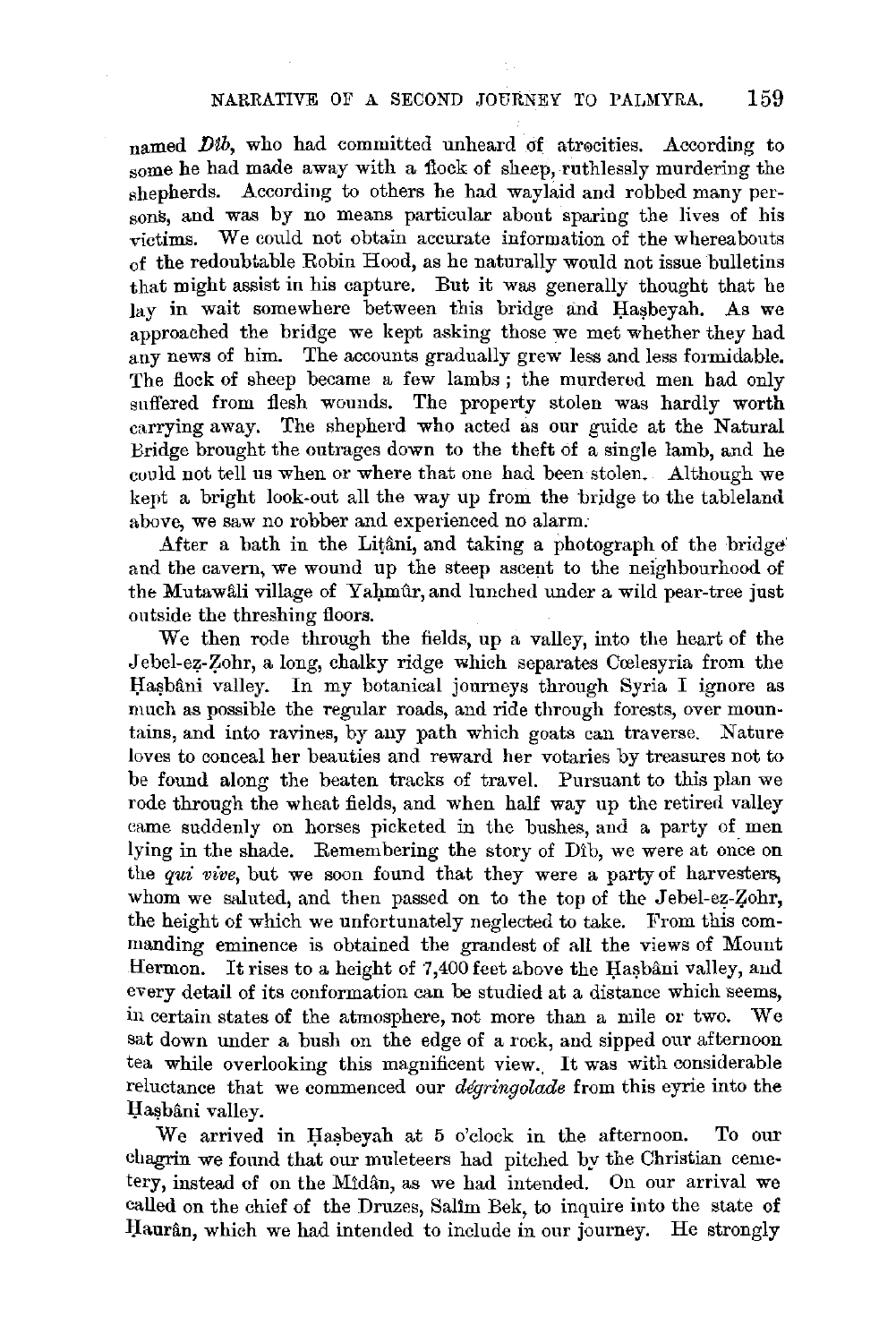dissuaded us from going there while the difficulties between the Government troops and the Druzes were still unsettled. His advice was afterwards confirmed by the Mohammedan Amirs of the Shehab family.

After a surgical operation on the grandson of Salim Bek for harelip we went down to our camp. In the evening we went down to the seraglio, and had a pleasant visit with the Shehab family. This family claims a pedigree going far back of the Mohammedan conquest, some of them claiming for it 4,000 years of unbroken tradition. It has certainly borne rule around the roots of Hermon for not less than 600 years. The largest branch of it is now in Lebanon, where they profess the Christian religion according to the Maronite rite. The family in Hasbeyah now numbers somewhat less than 100 souls.

There is another family of some forty persons in Rasheya. These two branches of Mohammedans intermarry, and for many generations have intermarried only with each other. Here is a fine specimen of close breeding in and in. Of this small community in Hasbeyah four are insane, several have scrofula, and hardly any are of fine physique.

*Friday, July* 11.-The next morning we spent in sundry repairs of horse-trappings, shoeing, an inevitable clinique, a call on Sit Naifi, the chief lady of the Druzes (sister of Sa'id Jimblat's wife), and a dinner with Dr. Debaghi. At 2½ p.m. we started for Shib'ah.

At a distance of half an hour from Hasbeyah we reached the Druze place of worship, called the *Bayyadah*. It consists of a group of flatroofed houses on a conical hill, commanding an extensive prospect in the direction of Hermon. The principal building contains their assembly hall, a large unfurnished apartment, in no way resembling a church or mosque, and is surrounded by dwelling-rooms and porches. The family of the guardian occupies one or more of these rooms, and the remainder are reserved for guests. The guardian was seated on a mat in one of the porches, reading, when we came in. He politely offered us a seat, and allowed me to glance at the book, but, seeing that I could read Arabic, he almost snatched the book from my hand, and put it away in a closet. I did not, from the brief glance that I had of the book, make out its scope.

Around the house are numerous trees, and around several of them are stone divans and paved areas. The remaining houses are of much ruder construction than the central one, and are used for the accommodation of guests.

From el-Bayyâdah we dropped down to 'Ain-el-Jerfah, on the slope of the hillside, and crossed the rocky and wooded wadi to  $el-Hibbar\gamma$ yeh, where there is the ruin of a small temple. Thence we rode up the rugged Wadi Shib'ah to the village from which it takes its name. For the first half of the way the path passes over the rocks high above the torrent, along the course of which are planted many fine walnut trees. It then crosses the right bank, and soon after the valley makes a sharp turn to the left, and at once changes its rugged aspect, and broadens out into a series of fertile and beautiful gardens and orchards. Just below the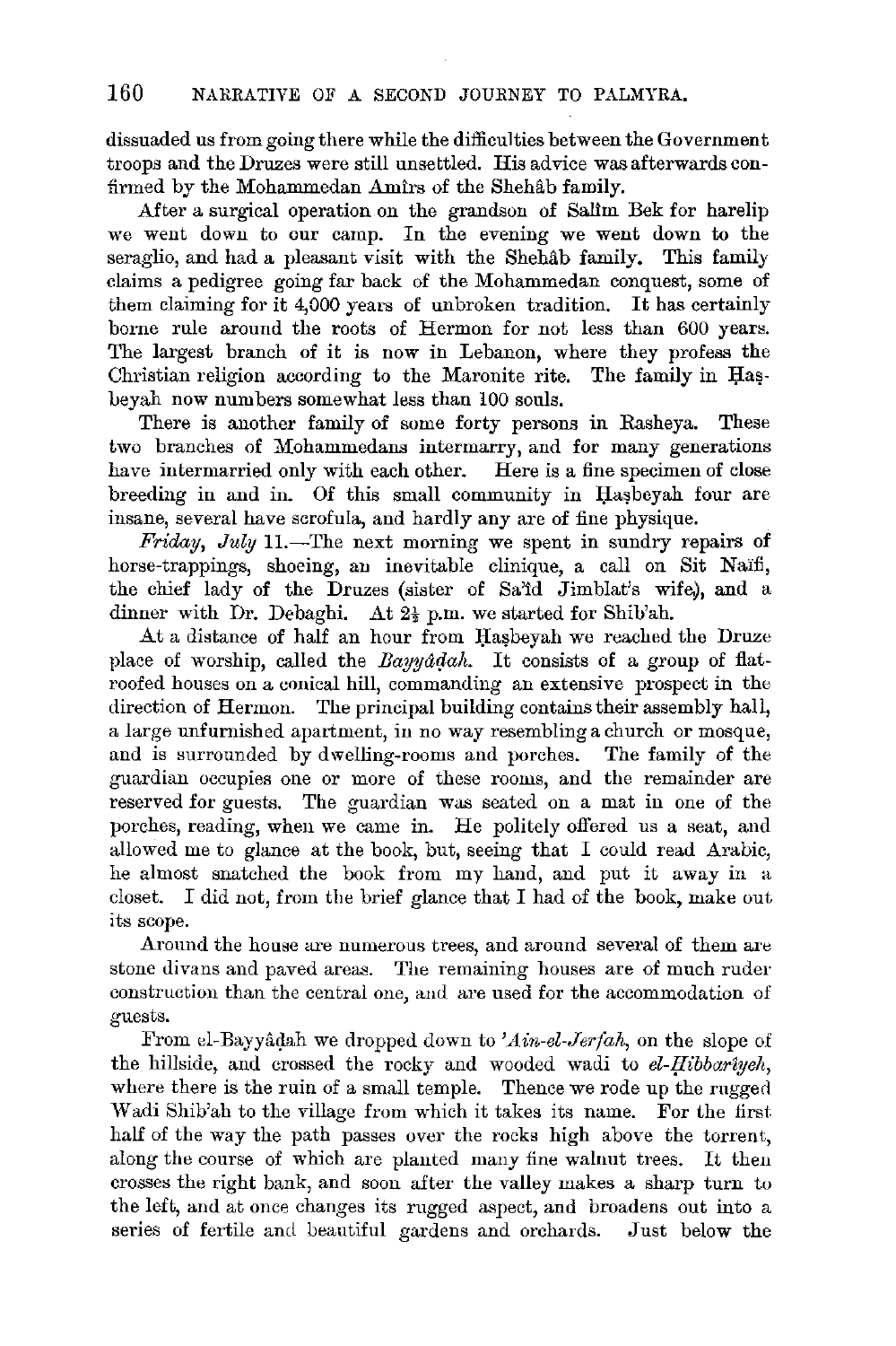•village is a cool, limped fountain, by the side of which a number of natives were enjoying their *keif.* Above the fountain is a fine grove of old walnut trees, among which, by the side of a swift-flowing brook, we encamped. This grove is a couple of hundred feet or so lower than the village .

.Just before the sharp turn of the valley we met with *Phlomis chry* sophylla, Boiss., and at the turn *Acer Monspessulanum, L.*, and *Rubia Olivieri, Boiss.* 

Saturday, July 12.-At 7 a.m. the barometer stood at 25.23, height 4,700 feet. Our train took the direct road up to *Qasr 'Antar*, while we turned to the south, and gradually ascended the left flank of the wadi nntil we reached a shoulder over which the road passes, at a distance of about half an hour from Shib'ah. Here we turned to the left, and pressed up the face of the mountain. At this point we found *Phlomis chrysophylla, Boiss.* (Arabice *Musseis*), Styrax officinale, L. (Arabice Libnah), *Echinops* (Arabice *Shauk-el-Libbdd), Centaurea lberica Trev.* (Arabice *Darddr*), Eryngium Creticum, L. (Arabice Qurs-'Anni), Rosa dumetorum *Thuill.* (Arabice *Sureim*). As we mounted higher we encountered *Cousinia Hermoni.~, Boiss., Euphorbia erinacea, Boiss., Allium sp., Astragalus \_qummifer,* L.

After reaching the top of the ridge above Shib'ah we rode for half an hour over a rugged plateau, then down a steep descent, and then by a a stony path up a shallow valley to the top of the main ridge of southern Hermon. Just over the crest of this ridge we saw our first snowdrift.

We then rode along the ridge until we came to a broad cleft which separates it from the mass of Hermon proper, and through which passes a well-travelled road, leading into the *Wadi-el-.Mughannzyeh.* We made our way down to the pass, and took our afternoon tea under the shadow of some cliffs to the right of the road. There we found *Ferulago frigida,*  Boiss. (Arabice *Sallu'*), Silene odontopetala, Fenzl., Scutellaria utriculata, *Labill., Scrophularia variegata .M.B., var. Libanotica, Boiss., Erysimum •cabrum, D.C.* 

We followed this road westward for about a mile, and then turned sharply to the right, and ascended to the crest of the ridge, and made our way along it to the top. On our way we collected *Sideritis Libanotica,*  Boiss., Ranunculus demissus, D.C., Linum toxicum Boiss., Astragalus *cruentiflorus, Boiss., A. echi'nu,q, D.C., A. hirsutissimus, D.C., A. lanatus*  Labill., Eryngium Heldreichii, Boiss., Potentilla geranioides, Willd., Aspe*rula ,qlomerata, .M.B., Pyrethrum densum, Labill., Centaurea axillaris,*  Willd., Podanthum lanceolatum, Labill., Crepis Robertioides, Boiss., Phao*pappus Libanoticus, Boiss., .Nepeta glomerata, .Montb., .Acantholimon Libanoticum, Boiss.* 

When we reached the last hollow below the summit, at  $6\frac{1}{2}$  p.m., we found to our dismay that the muleteers had pitched our camp in it by a snowdrift, instead of on the level place between Qasr-'Antar and the western peak, as we had directed. Late as it was, however, we made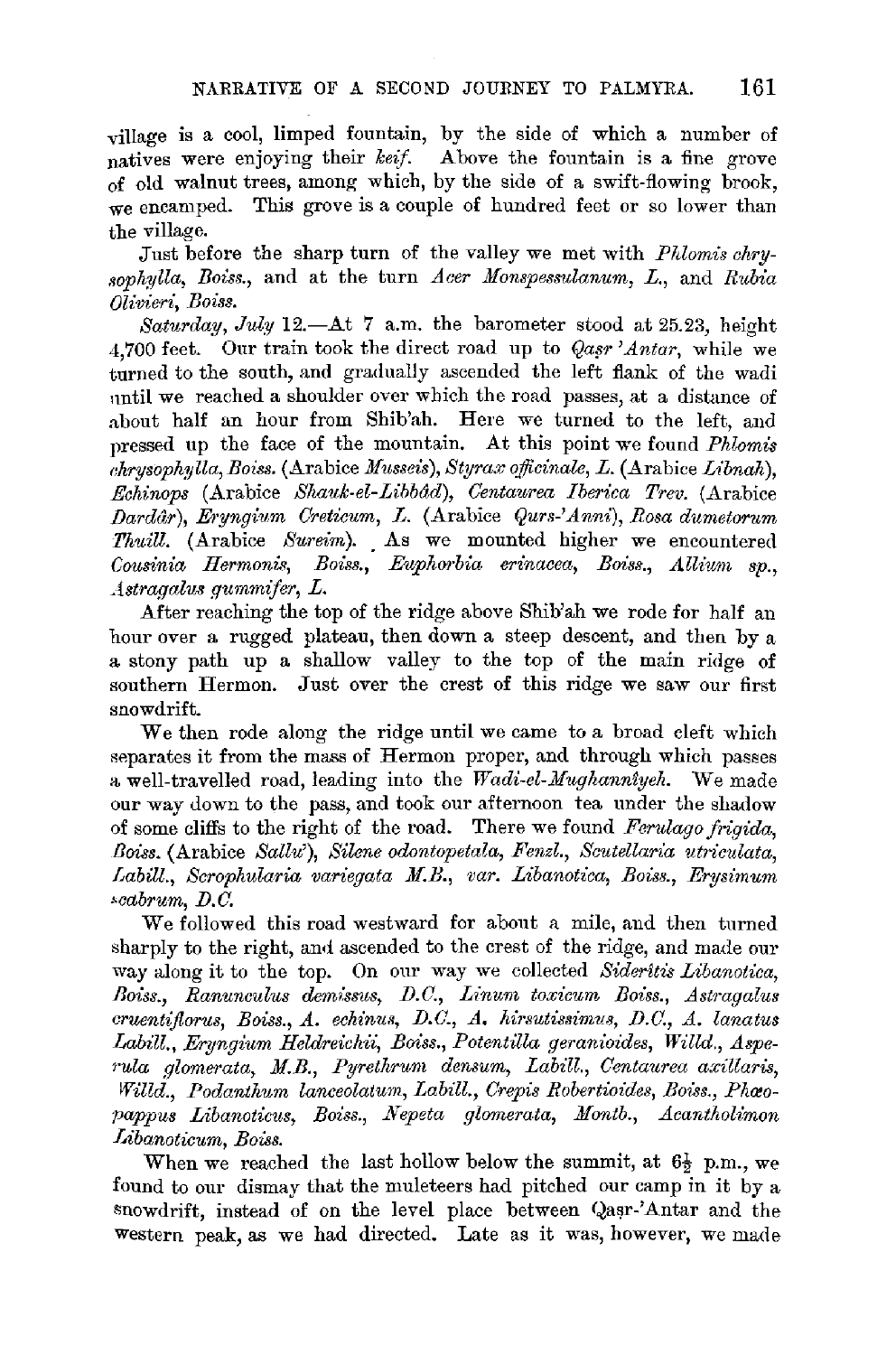them remove our tents to the top, and by 9 p.m., we were installed in our camp at a height of 9,700 feet above the sea. While we were awaiting our tent we observed the sunset, and the immense conical shadow of Hermon on the eastern table-land. We also collected *Fritillaria Hermonis, Boiss.? Teucrium Orientale, L., var. alpinum, Boiss., Paracaryum myosotoides, Boiss., Melica ciliata, L., var. Nebrodensis, Boiss., Verbasawn Damascenum Bmss., Eryngium Heldreiclti'i, Boiss., Papaver Libanoticum, Boiss.* 

The barometer read 21.1 at the top of Qasr-'Antar as well as at the top of the eastern peak. The night was quite cold, and we were glad of all our wraps.

*Sunday, July* 13.-All around our camp was a blooming garden of *Alsine juniperina, Fenzl.*, a lovely alpine flower, growing in tufts a foot in diameter. Several acres of the mountain top were covered with low bushes of *Astragalus cruentiflorus, Boiss., A. Hermoneus, Boiss., A. angustifolius, Lam., A. echinus, D.C.,* and *Onobrychis corrmtus, L.* In the evening the muleteers set fire to an acre of these bushes, making a grand effect of flame and smoke, which must have seemed quite volcanic from Damascus.

We enjoyed a well-earned day of rest on this lonely mountain top. During the morning a couple of goatherds brought their flocks to our tent, and we obtained from them a supply of milk for the day and the next morning.

Toward evening three well-appointed horsemen rode up to our tent, and the leader introduced himself as a sheikh from El Khiyam, in Merj 'Ayûn. He had come from his village, at a distance of fourteen hours away, to get the doctor to go down to see his brother, who had had a stroke of paralysis. As this visit would have involved a delay of three days, we concluded not to go. We had the good excuse that competent physicians could be had from Hasbeyah, Judaideh, and other towns within easy call, while our journey was in part undertaken with a view to escape this class of responsibilities. Nevertheless, the sheikh was quite resolute in his urgency, and after he had actually gone several hundred yards on his return journey he turned back to beg once more that we would change our decision. It was with great reluctance that we finally decided not to accompany him. Seven months later the same sheikh called us to see another brother in the same village, and during the visit we saw our former would-be patient, quite restored to health, and received from his own lips a pleasant response to our apology for not having visited him in his hour of need. He seemed quite to understand the points of the case, and the fact that we visited and relieved his brother showed that we had no indisposition to serve him.

At sunset we had another opportunity of observing the conical shadow of Hermon over the eastern plain, and the wonderful play of light and shade over the mountains.

*Monday, July 14.*—We were up betimes in the morning, and saw the sun rise out of the great plain, and cast the shadow of the mountain, first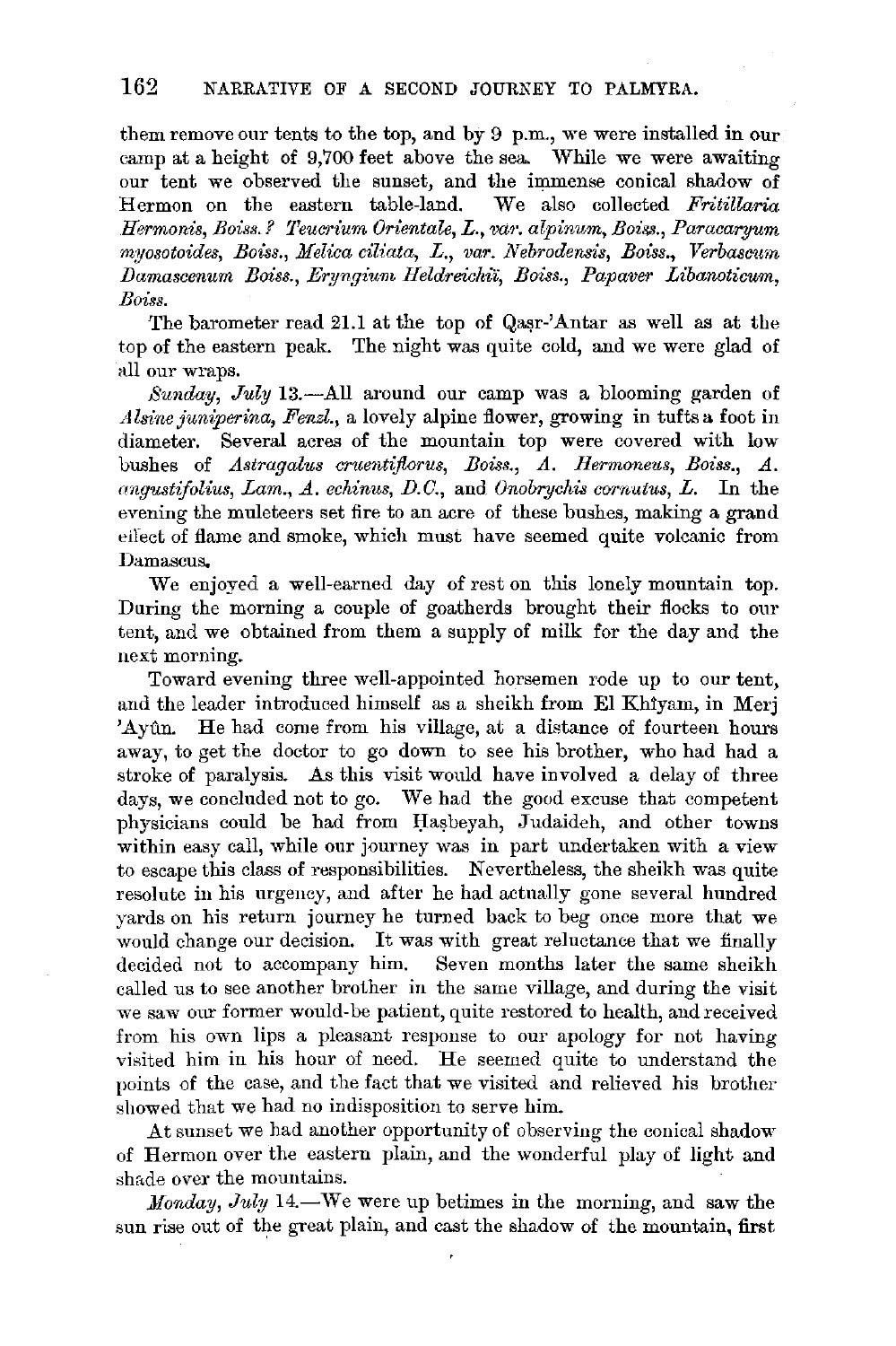on the morning mists over Cœlesyria, then on Lebanon. Early as we had risen however, we were not too early for a clinic above the clouds. Three men had come up from Shib'ah, bringing with them on donkeys two sick men, who had ridden most of the night to see the doctor. Unfortunately, there was little to be done for them, except to recommend them to come to the hospital in Beirftt. One was so far gone with dropsy that it was doubtful whether he could receive any benefit whatever from treatment.

After taking one more look from each of the peaks we dismissed our train to follow the course of a valley down to Rasheya, and so to Deir-el-'Ashaïr. The watershed of the ridge of northern Hermon trends to the north-east. We followed it for a short distance, and then bore off more to the northward, crossing the road from Rasheyah over Hermon, and then turning north-westward toward 'Aihah. Just as we crossed the Rasheya road, a hen partridge, with a brood of chicks, hopped up the rocks hardly a stone's throw from us. A little farther on we overhauled a man going the same way as ourselves, who accompanied us all the way to 'Aïhah. While on the higher peaks we collected *Onosma Aleppicum, Boiss., Erodium trichomanefolium, L'her., Eryngium Heldreichii, Bous., Acantholimon Libanoticum, Boiss.* As we descended to the level of the foot hills the air became oppressively hot. In the valleys of the foot hills we collected *Galium aureum*, Vis., Pimpi*nella cor.11mbosa, Boiss., Glycyrrhiza glabra,* L., *var. glandul1fera, Boiss., Oephalaria stellipili.~, Boiss., Lotus Gebelia, Vent., var. villosa, Bous., Scrophularia xanthoglossa, Bois.~.* 

We arrived at 'Aihah at noon, parched with our long ride, and glad to find a cool spring where we could drink and water our jaded horses. We sat down to lunch under the shade of a large walnut tree. The Druze inhabitants brought us some poor lebben. The barometer at noon read 25.13, height, 4,860 feet.

After an hour's rest we started up the valley to the northward on our way to Rukhleh. Before clearing the vineyards we collected *Hippomarathrum Boissieri, Reut. et Haussk.,* and a little way up the valley *Phloinis Nissolii, L., Alcea lavaterceflora, D. C., Verbascum ptychopliyllum,*  Boiss. Three hours over spurs of the foot-hills brought us to Rukhleh.

The site of Rukhleh is fine, and the view from the temple on the hill is very imposing. Yet one wonders at the erection of such costly buildings in so lonely a spot. Such, however, is very commonly the case in the East, where men seemed to seek for retired sites for their shrines, far from the centres of population and worldly business.

## NOTE ON THE RUINS OF RUKILLEH BY PROF, HARVEY PORTER, B.A., OF THE SYRIAN PROTESTANT COLLEGE.

There are several ruined temples at Rukhli, but the best preserved are two, one at the top of the village at the west, built into the hill-side, and facing Mount Hermon. The walls are very heavy, some of the stones measuring about  $10\times4\times5$  ft., some of them having fragments of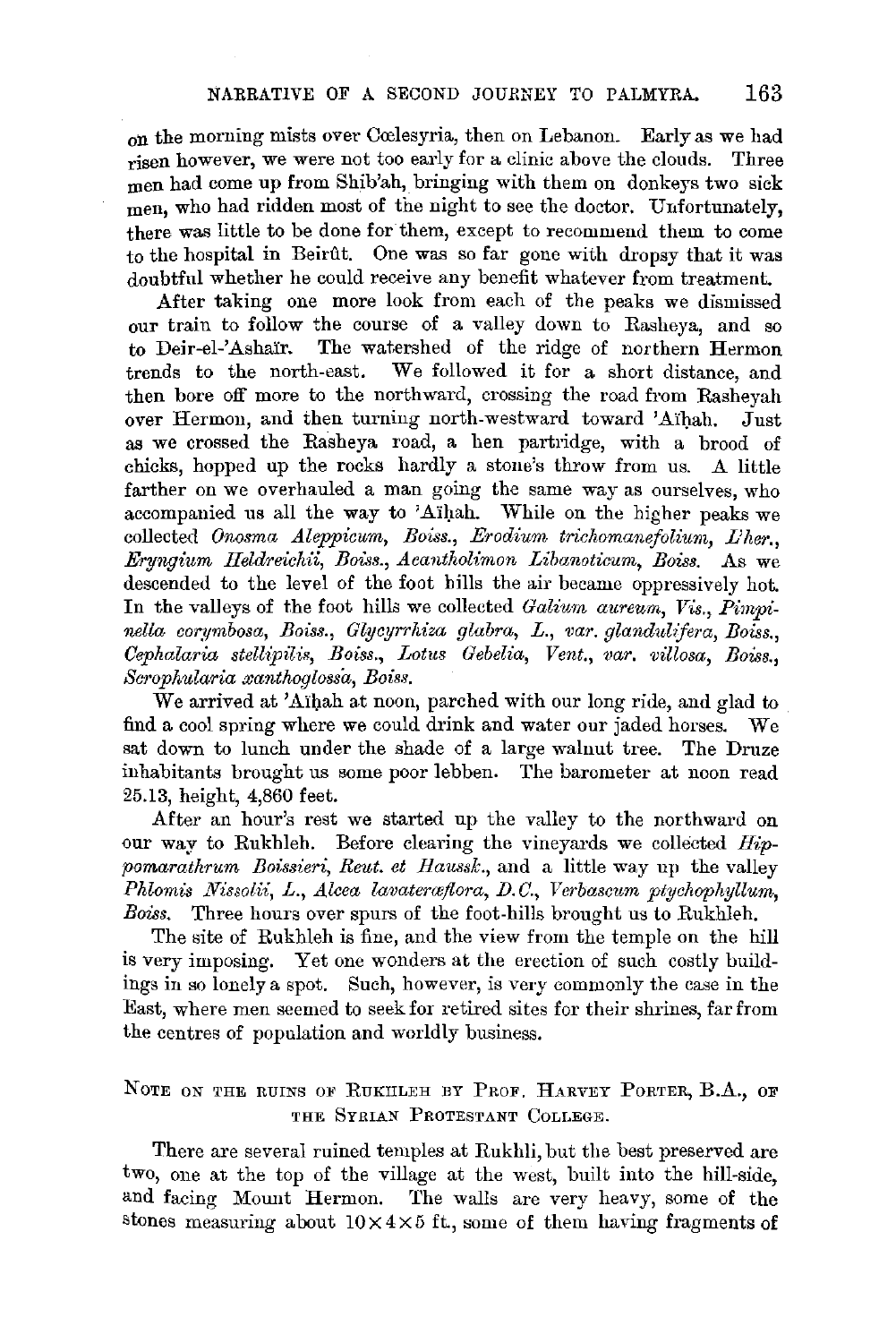Greek inscriptions. The other temple is situated on lower ground a little to the north-east of the village and faces westward, an unusual circumstance for temples on this side of Hermon. Fragments of Ionic columns are here found and at the south-east corner there is a large medallion face sculptured upon the corner stone of the temple, about 5 feet in diameter. It has been photographed by the American Palestine Exploration Society. On a stone lying along the south wall is the figure of a large animal with outspread wings, resembling those of an eagle, but the head is quite different from an eagle's head, and it is doubtful whether it is that of a bird at all. Near the south-west corner of the temple is an inscription as follows :-

Inscription on the wall of a Temple at Rukhleh, near Mount Hermon.

## **[KOCYJnACCTIXWN-TPIWNCYNAYCI KOINXAICEK TW NTH cee [O YJ AIA0€YAAIE PEOC**

The letters in brackets are doubtful. The beginnings of the lines are pretty regular, but at the left the lines are irregular in length, indicating that letters may be wanting, especially in the three upper lines.

The barometer at Rukhleh at 4 p.m. read 24.5, giving a height of 5,550 feet. As the instrument had had a fall just before we entered the village, this reading is probably incorrect.

We collected *Hypericum nanum Poir.* on the vertical rocks just north of the village, and *Lonicera nummularifolia*, *Jaub. et Sp.* in a field near by.

After crossing the divide to the north of Rukhleh we entered a charming glen, down which we rode for two hours to Deir-el-'Ashaïr. In this glen grew a great variety of shrubs and trees, prominent among them *Styrax oflicinale,* L., *Pyrus Syriaca, Boiss., Prunus ursina, Ky.* 

We arrived at Deir-el-'Ashair at  $6\frac{1}{2}$  p.m. temple, overlooking a fertile plain with a background of lofty mountains, is singularly picturesque. Our camp at the fountain, overlooking both village and temple, commanded a prospect still more imposing. The barometer at 9 p.m. read 25, height 4,260 feet. This reading may also be a mistake.

At Deir-el-'Ashaïr we experienced a difficulty which illustrates the evil of the system of collecting the tithes. The threshing-floors were covered with heaps of winnowed grain, and yet because the harvest was not fully garnered the government inspector would not allow any grain to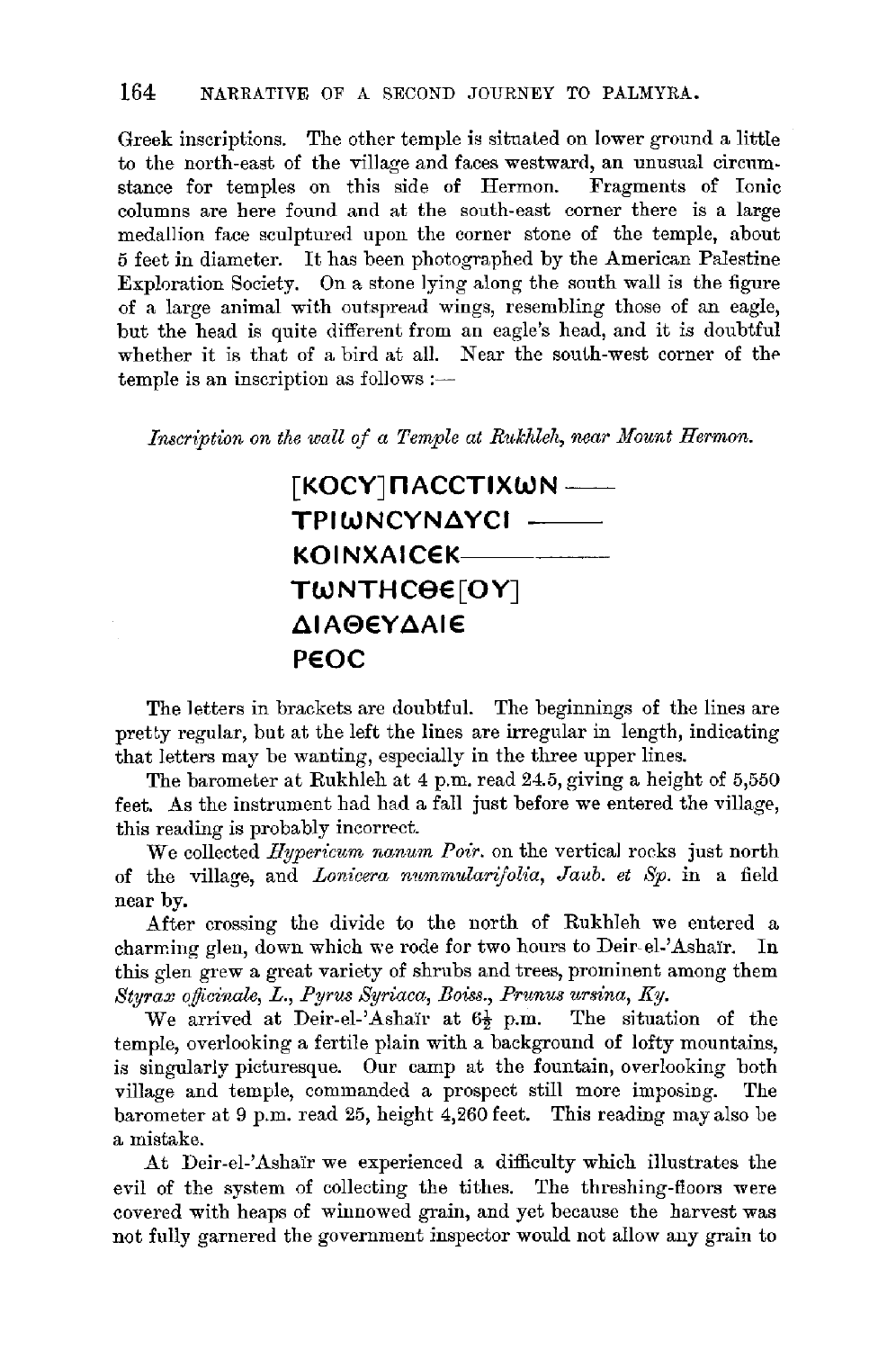be sold, as it is uulawful to do so until the whole has been threshed aml winuowed, and the tithe collected. We were obliged to send a couple of hours away to another village, in order to buy barley for our animals. Thus the villagers were prevented from deriving a benefit or conferring one on needy travellers.

*Tuesday, July* 15.--Our way during the early morning hours lay down the Meisellûn Valley to the Damascus road. On our way we collected *Cousinia Pestalozzae, Boiss., Onopordon heteracanthum, C.A.M.*, *AnkJropetalum Crules7p·iacum, Boi"ss., Carlina corymbosa, L. var. Libanotwa, Boiss.* At the station of Khan Meisellûn we posted letters home, and then pressed on up the hill north of the Khan. On its bleak sides we found *Centaurea Damascena, Boiss., Argyrolobium crotalarioides, J. et Sp., Sideritis Libanotica, Labill., var. linearis, Boiss.* Over the hill, approaching the Bamda Valley, we collected *Euphorbia lanata, Sieb.,* and  $Verbaseum$  *Sinaiticum, Bth.* 

.After crossing the Barada we began to climb the ridge of Jebel Ruzmah, which overlooks the valleys of Zebedâni and Suq-Wadi-Barada. A few hundred yards above the valley we came upon *Verbascum simplex, Labill., then Jurinea Stachelina, D.C., both in dry, chalky* fields. We chose for our lunching place a shelf of rock overshadowed by a similar shelf a yard above the first, and overlooking the Zebedân valley, 1,500 feet below. Opposite us, 5 miles away, was the western ridge of Anti-Lebanon, and far away over Ccelesyria the lofty chain of Lebanon, with the commanding peaks of Keniseh, Sunnin, and Makmel towering above them all. Below us lay the fertile plain of Zebedâni, with its numerous gardens and orchards, and the silver stream of the Barada, the main fountain of which was almost opposite. our resting-place. From the clefts of the rock we collected *Pimpinella Tragium, Vill.,* and *Parietaria Judaica, L.* 

Soon after leaving this most charming eagle's nest, we began to meet the alpine flora again. *Acantholimon Armenum*, Boiss, et Huet., *Asphodeline IJamascena, Boiss., G\_ypsophila Ant1Ubanotica, Post* (a new species), *G. ruscifolia, Boiss., Onosma carulescens, Boiss., Zizyphora clinopo*doides, M.B., var. canescens, Boiss. At the top of the ridge are great quantities of *Cerasus prostrata, Labill.,* then in fruit. It was a curious sensation to sit down over a tree, or rather a grove of them, and pluck the tart cherries by handfuls from above the grove. The fruit is about as large as an ordinary pea.

There is considerable discrepancy as to the names of the peaks of this ridge of Anti-Lebanon. The following is proposed as a reconciliation of these conflicting views. The high crest, surmounted by a few stunted junipers, which is seen for many miles while ascending the ridge of Jebel Ruzmah, and which crosses it at right angles, and cuts off the view of the peaks heyond is *ThelldJat-Ibn-lfalawi.* This crest, which is assended from the ridge of Jebel Ruzmah by a valley trending to the north-west, is considerably to the north of Bludân, and a little south of 'Ayûn-en-Nusûr, at the head of the Bludân Valley. The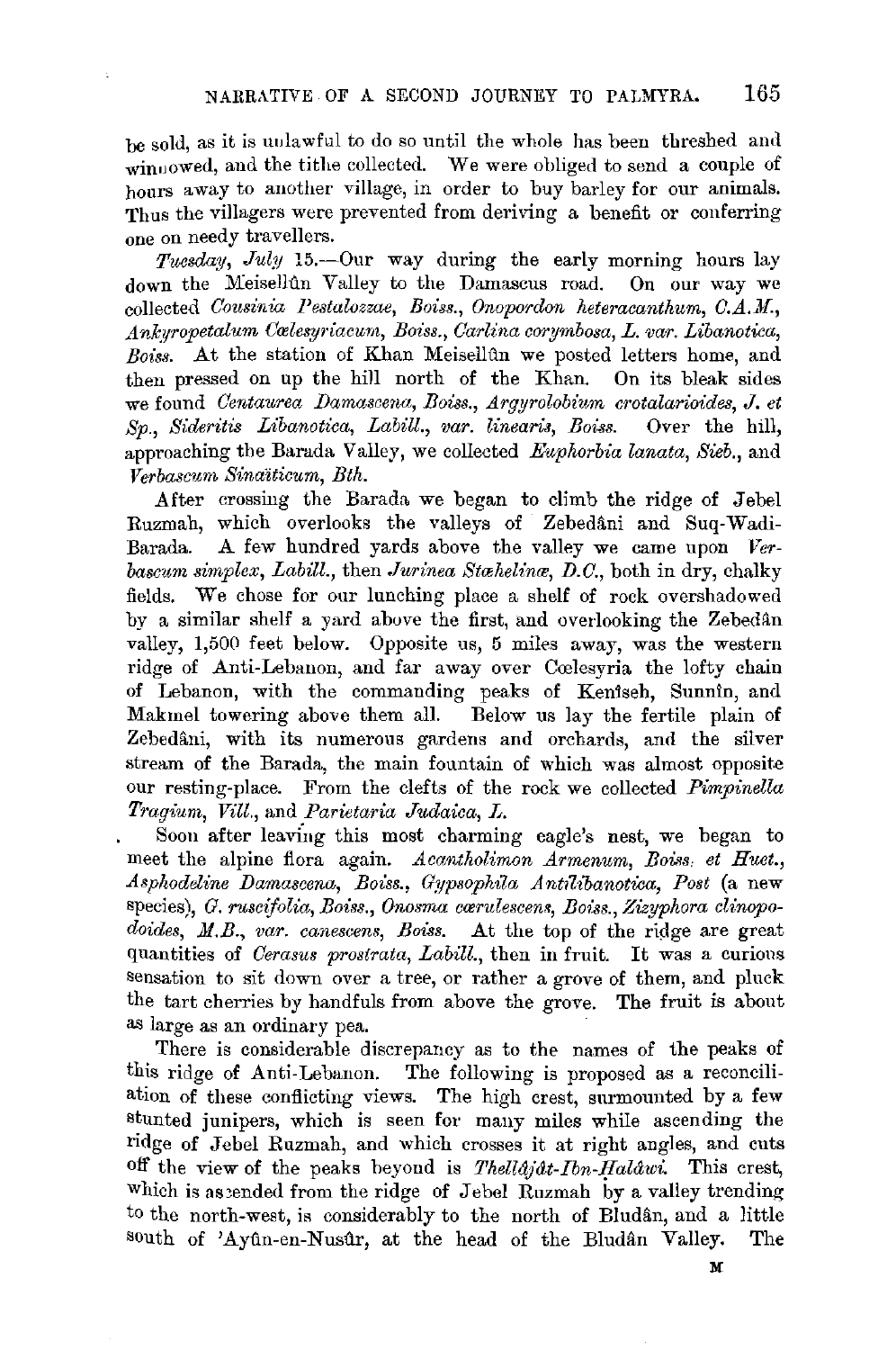barometer read at 5 pm., 22. This must be corrected to 2 $2.65$ , owing to the fall which the instrument experienced near Rukhleh. This gives the height of the peak, 7,865 feet. Half an hour to the north of this is the jagged summit of *Jebel-esh-Shuqt(,* which we ascended the following day, and from which we will resume the list.

The view from Thellajat-Ibn-Halawi is extensive, and gave us a fine study of the physical geography of Anti-Lebanon. To the west the rich valley of Bludân opening out into the plain of Zebedâni, and beyond it. the Zebedani range backed by distant Lebanon. To the east and north the numerous ridges and peaks of the Anti-Lebanon series. To the south the long ridge of Jebel Rnzmah, with its numerous peaks; and far beyond them the towering mass of Hermon.

After enjoying this superb view for half an hour we descended by a breakneck path into the Bludân valley, and reached Bludân at  $6\frac{1}{2}$  p.m. We encamped in a plum orchard, near the upper part of the village. Professor West, who was spending the summer in Bludan, re-set my barometer to correspond with the mercurial. It read ·62 too low. We spent a very pleasant evening at the hospitable house of Dr. Mackinnon, of the Irish Church Mission at Damascus.

*Wednesday*, *July* 16.-After some difficulty in obtaining a guide for our train to 'Asal-el-Ward, where we proposed to encamp for the night, we started at 7 a.m up the Bludan valley. On the way we met with *Ileleocharis palustris, L., Ferula Hermonis, Boiss., Dactplis glomerata, L., var. juncinella, Hackel= D. juncinella, Boiss.* (a variety heretofore found only in Spain), *Daphne olavides, Verbascum Cedreti, Boiss.* (new for Anti-Lebanon). A series of springs in swampy ground near the head of the valley is *Ayan-en-Nusar*, and to the north-east of them is *Jebel-esh-Shuqif*. The barometer at its summit at 9 a.m. stood at 22.48, making the height 7,900 feet. The top is rough and splintered. We tied our horses a little below the top, and went up on foot over the rugged rocks.

From esh-Shuqlf we followed a line a little below the ridge to a watershed over which we crossed in a north-westerly direction to *Jebel-el-Akhuar.* We forgot to take the height of this peak. From its top we obtained a view of a savage gorge, seemingly closed by a conical mountain *vis-à-vis.* A shepherd called the mountain *Jebel-Merj-el-Khanzir*. He did not know the name Jebel-el-Akhyar. Near the top of Jebel-el-Akhyar we started a covey of scores of partridges, which did not attempt to fly, but hopped and ran up the rocks, and were soon out of sight.

Turning somewhat to the north-east we crossed another watershed, and climbed the *Zohr-Abul-Hin*, a crest trending north and south, and frmged with trees of *Juniperus excelsa, H.B.* We took our lunch under one of these trees, on a shelf of rock, from which we had a fine view of the Buqa' and Lebanon, as well as of the Anti-Lebanon chains. Near by we collected *Cotoneaster nummularia, F. et M.*, and *Euphorbia Chesneyi, Kl. et Gcke.* The barometer at 1 p.m. read 22.30, height 8,150 feet. Half an hour beyond Zohr-Abul-Hin we reached *Harf-el- Barak.* 

Descending from this peak we came to a ridge four or five miles long,